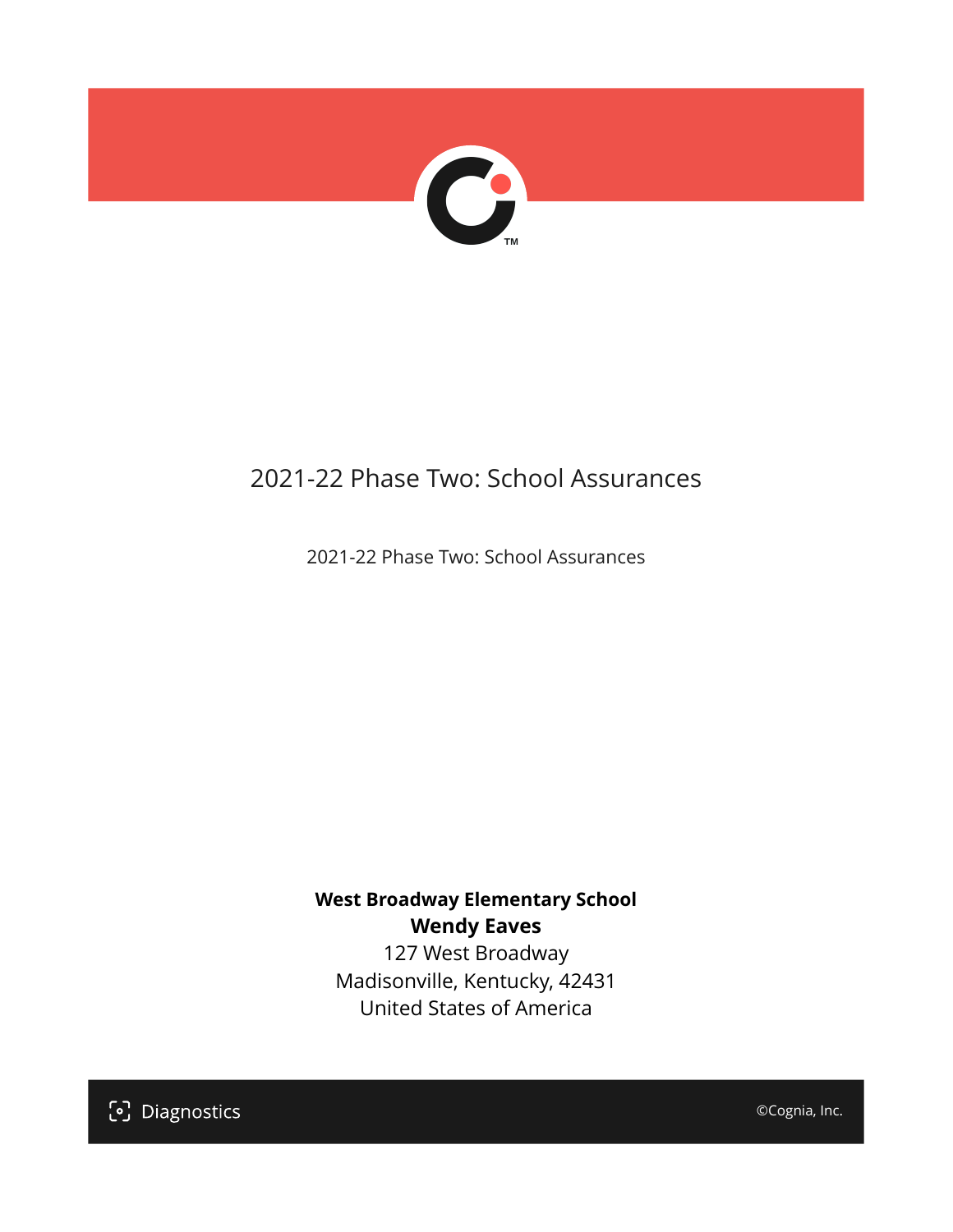West Broadway Elementary School

### **Table of Contents**

| 2021-22 Phase Two: School Assurances |  |
|--------------------------------------|--|
|                                      |  |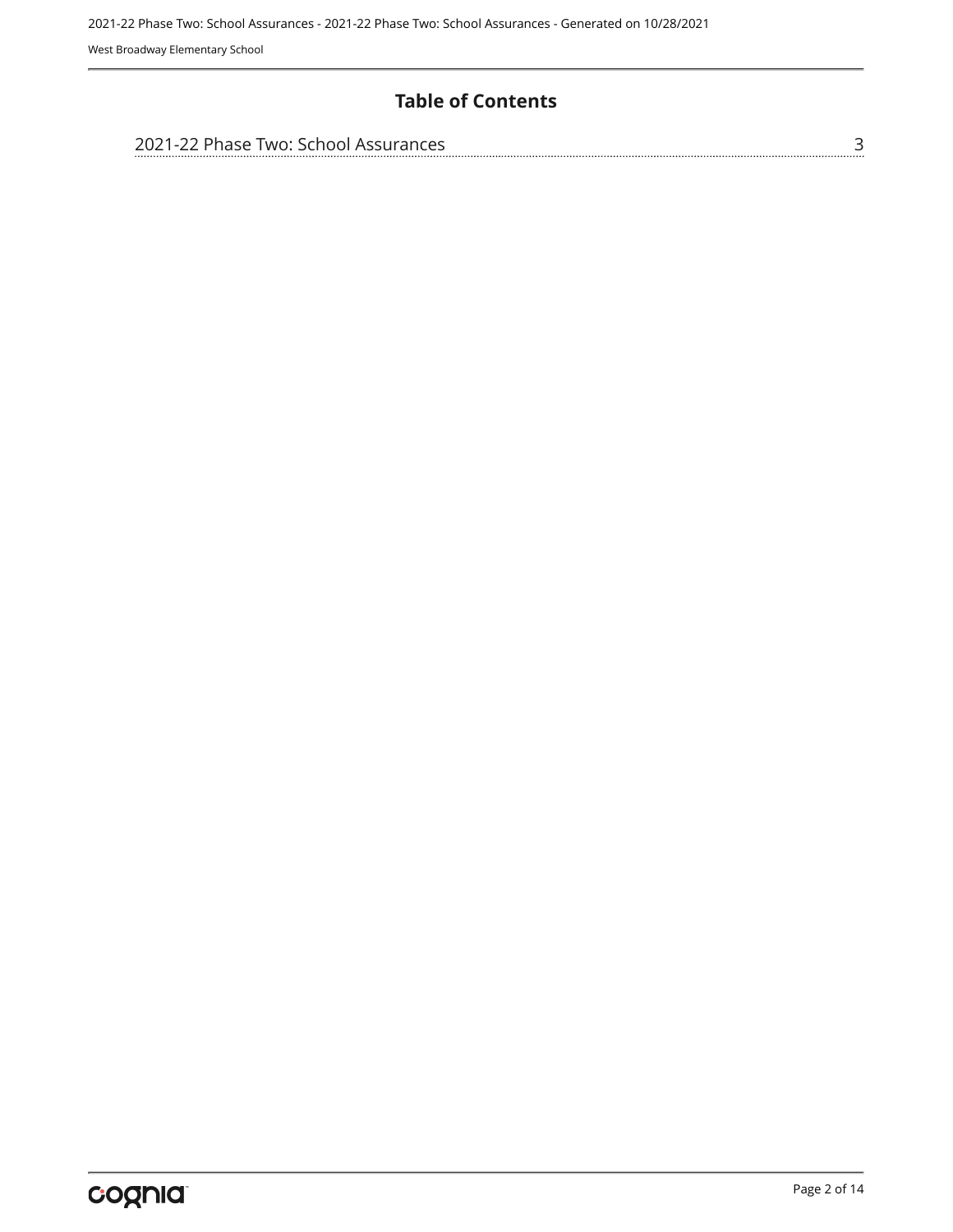# <span id="page-2-0"></span>**2021-22 Phase Two: School Assurances**

#### Introduction

Assurances are a required component of the improvement planning process (703 KAR 5:225). Please read each assurance carefully and indicate whether your school complies by selecting the appropriate response (Yes, No or N/A). If you wish to provide further information or clarify your response, space for comments is provided. Comments are optional. You may upload any supporting documentation as needed.

#### Federal Programs

1. If the school receives Title II, Part A funds, the school provides professional development for staff that is in accordance with the purpose of Title II, Part A of ESSA (job-embedded, evidence-based, sustainable, data-driven and classroom-focused); addresses the needs of all students; and, strives to ensure all students are transition ready as intended by Section 2103 of ESSA, which governs the local use of Title II, Part A funding.

 **Yes** o No N/A **COMMENTS**

2. The school ensures that the use of federal funding, including expenditures for certified or classified positions (e.g. counselors, nurses, media specialists, etc.), is reasonable and necessary in compliance with 2 CFR 200.403 and 200.405.

 **Yes** o No N/A **COMMENTS**

Title I Programs

3. The school ensures that all teachers and paraprofessionals working in a program supported with Title I, Part A funding meet applicable state requirements as required by Section 1111(g)(2)(J) of ESSA.

 **Yes**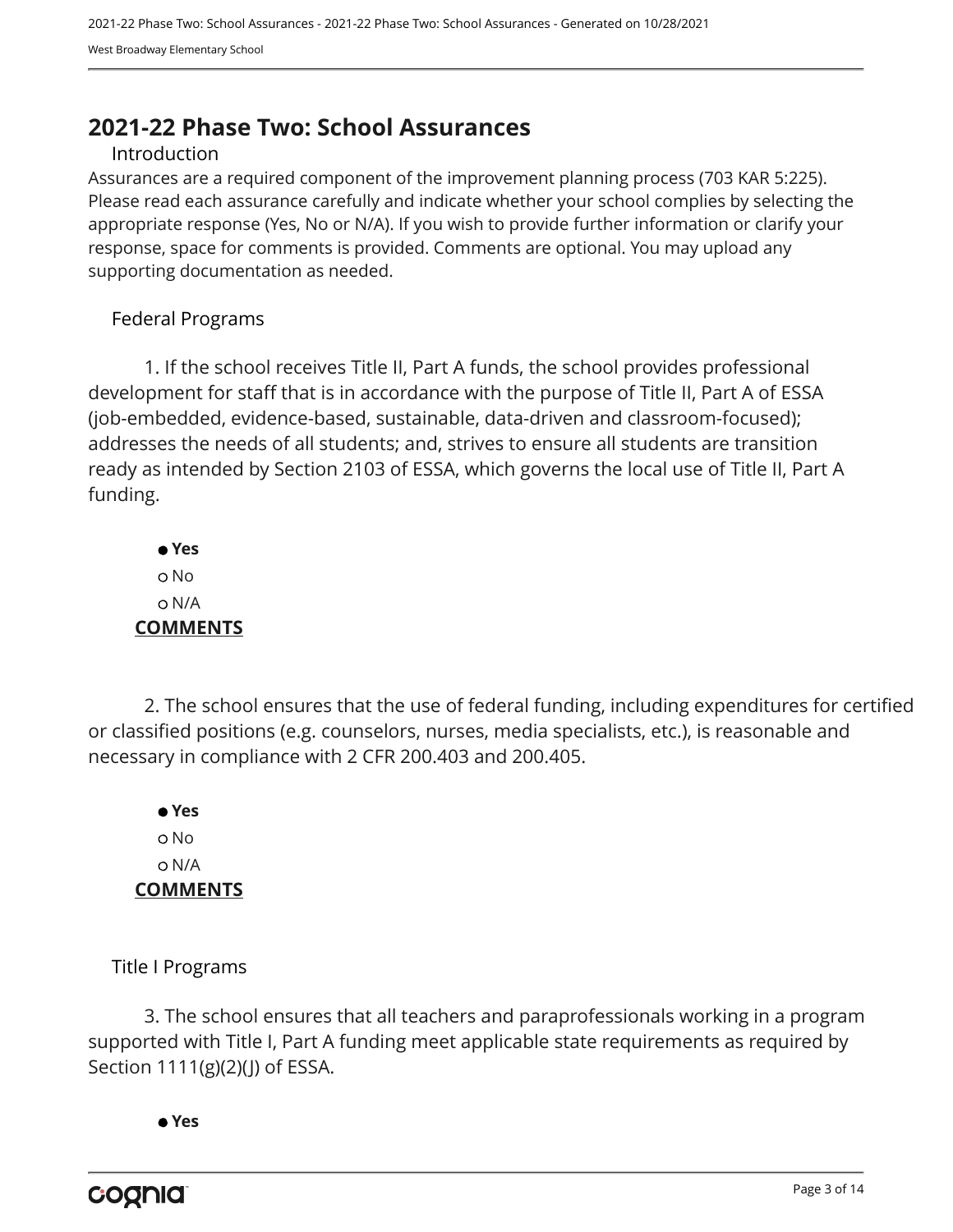No N/A **COMMENTS**

4. The school distributes to parents and family members of participating children, or all children in a schoolwide program, a written parent and family engagement policy, which is agreed on by such parents, that describes the means for carrying out the requirements of ESSA Section 1116 (c) through (f). The school makes the policy available to the local community and updates it periodically to meet the changing needs of parents and the school. For reference, Section 1116(b) of ESSA allows existing parent and family engagement policies the school may have in place to be amended to meet the requirements under Title I, Part A.

 **Yes** No N/A **COMMENTS**

5. The school convenes an annual meeting, at a convenient time, to which all parents of participating children, or all children in a schoolwide program, are invited and encouraged to attend, to inform parents of their school's participation in Title I, Part A and to explain the requirements of Title I, Part A, and the right of the parents to be involved, as required under Section 1116(c)(1).

 **Yes** o No N/A **COMMENTS**

6. The school offers a flexible number of meetings to parents, such as meetings in the morning or evening, and may provide, with funds provided under this part, transportation, child care, or home visits, as such services relate to parental involvement (ESSA Section 1116(c)(2).

 **Yes** o No N/A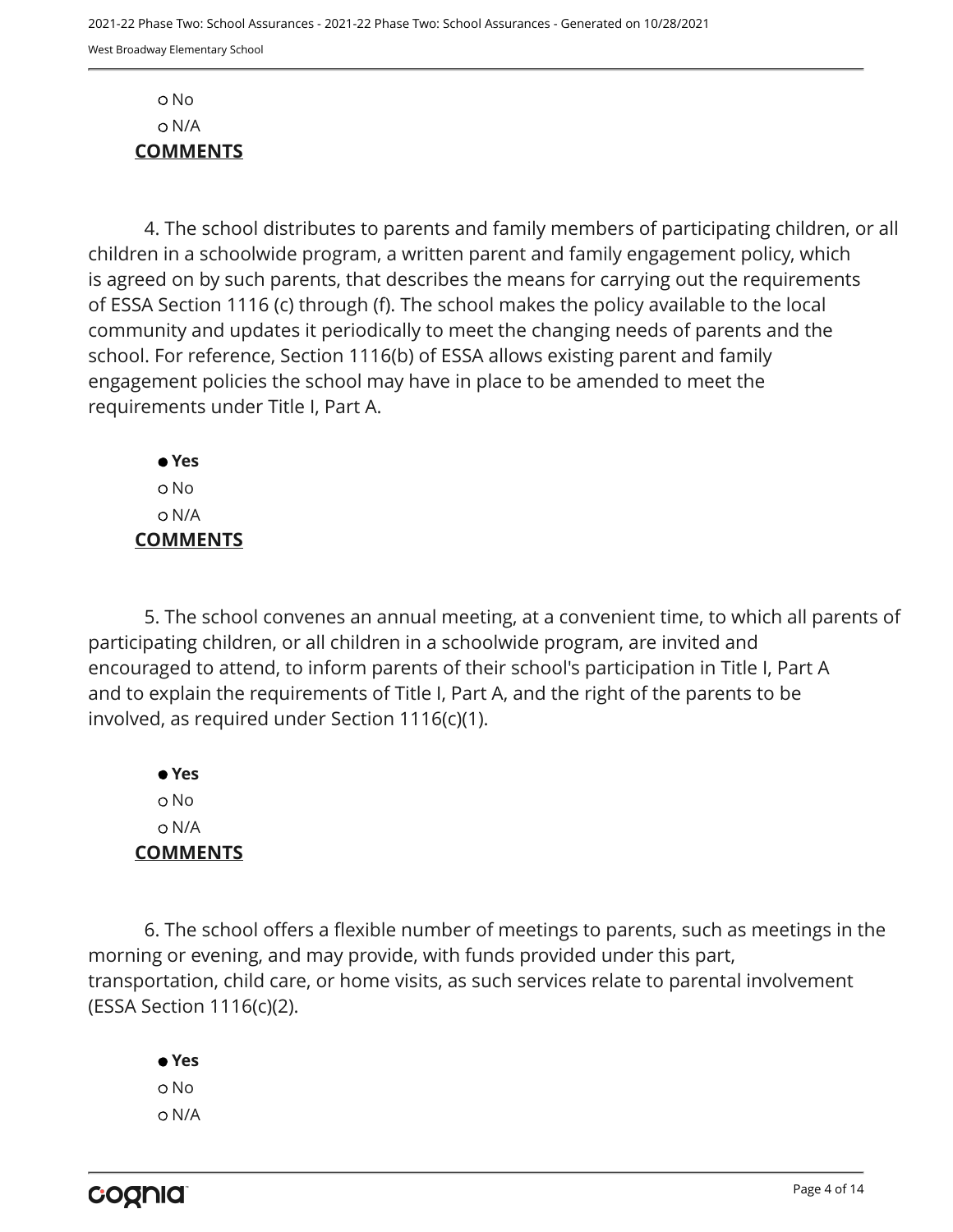## **COMMENTS**

7. The school involves parents, in an organized, ongoing, and timely way, in the planning, review, and improvement of programs under Title I, including the planning, review, and improvement of the school parent and family engagement policy and the joint development of the schoolwide program plan undersection 1114(b), except that if a school has in place a process for involving parents in the joint planning and design of the school's programs, the school may use that process, if such process includes an adequate representation of parents of participating children (ESSA Section 1116 (c)(3)).

 **Yes** No N/A **COMMENTS**

8. The school provides parents of participating children, or all children in a schoolwide program—

A. timely information about programs under Title I;

B. a description and explanation of the curriculum in use at the school, the forms of academic assessment used to measure student progress, and the achievement levels of the challenging state academic standards; and

C. if requested by parents, opportunities for regular meetings to formulate suggestions and to participate, as appropriate, in decisions relating to the education of their children, and respond to any such suggestions as soon as practicably possible (ESSA Section 1116  $(c)(4)$ ).

 **Yes** o No N/A **COMMENTS**

9. The school jointly develops with parents for all children served under this part a school-parent compact that outlines how parents, the entire school staff, and students will share the responsibility for improved student academic achievement and the means by which the school and parents will build and develop a partnership to help children achieve the state's high standards. The compact meets the requirements outlined in ESSA 1116(d)(1-2).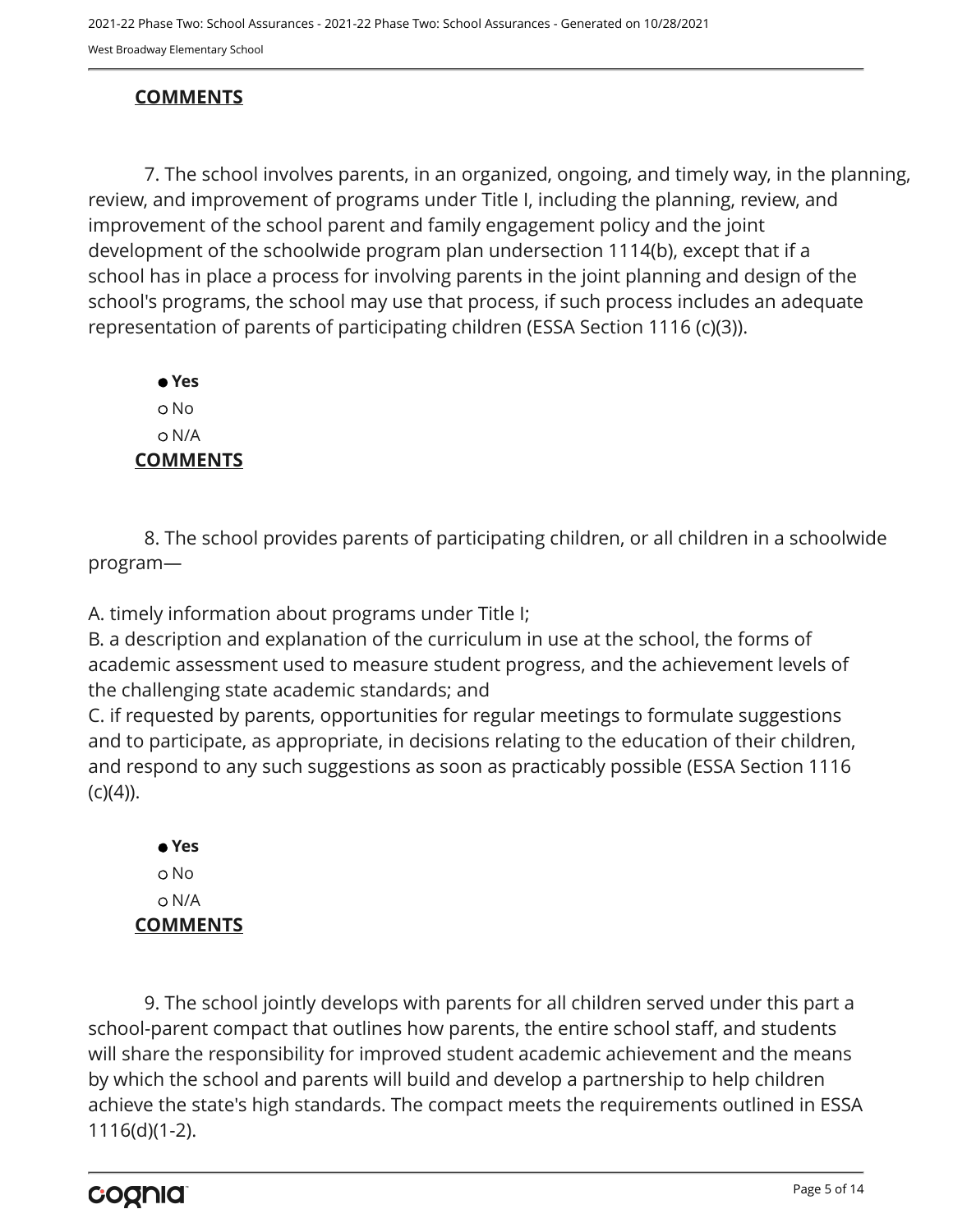**Yes** No N/A **COMMENTS**

10. The school provides assistance to parents of children served by the school in understanding such topics as the challenging state academic standards, state and local academic assessments, the requirements of Title I, and how to monitor a child's progress and work with educators to improve the achievement of their children, as required by ESSA Section 1116(e)(1).

 **Yes** o No N/A **COMMENTS**

11. The school provides materials and training to help parents to work with their children to improve their children's achievement, such as literacy training and using technology (including education about the harms of copyright piracy), as appropriate, to foster parental involvement, as required in ESSA Section 1116(e)(2).

 **Yes** No N/A **COMMENTS**

12. The school educates teachers, specialized instructional support personnel, principals, and other school leaders, and other staff, with the assistance of parents, in the value and utility of contributions of parents, and in how to reach out to, communicate with, and work with parents as equal partners, implement and coordinate parent programs, and build ties between parents and the school, as required in ESSA Section 1116(e)(3).

 **Yes** o No N/A **COMMENTS**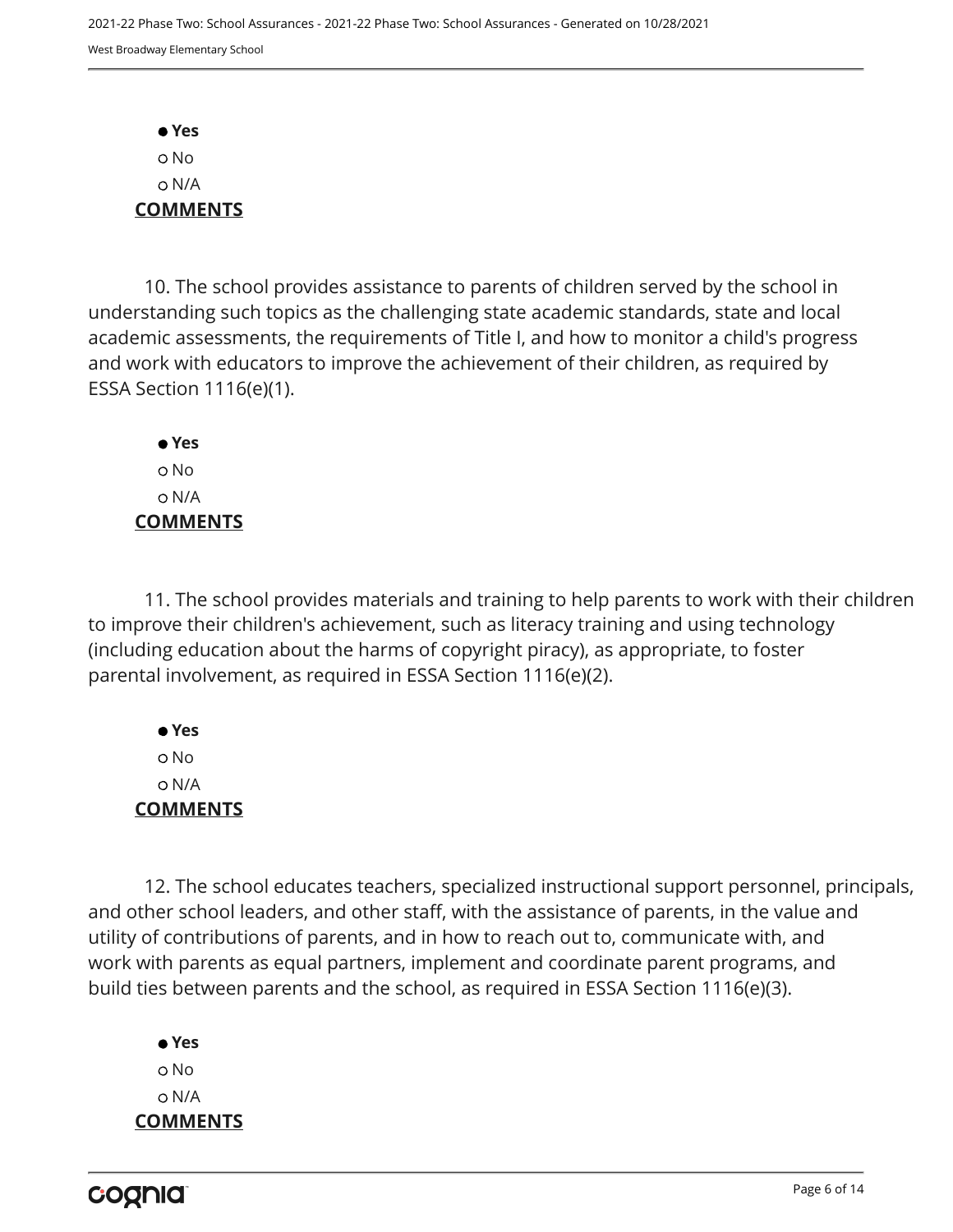13. To the extent feasible and appropriate, the school coordinates and integrates parent involvement programs and activities with other federal, state, and local programs, including public preschool programs, and conducts other activities, such as parent resource centers, that encourage and support parents in more fully participating in the education of their children (ESSA Section 1116(e)(4)).

 **Yes** No N/A **COMMENTS**

14. The school ensures that information related to school and parent programs, meetings, and other activities is sent to the parents of participating children, or all children in a schoolwide program, in a format and, to the extent practicable, in a language the parents can understand, as required in ESSA Section 1116(e)(5).

 **Yes** o No N/A **COMMENTS**

15. To the extent practicable, the school provides opportunities for the informed participation of parents and family members (including parents and family members who have limited English proficiency, parents and family members with disabilities, and parents and family members of migratory children), including providing information and school reports required under section 1111 in a format and, to the extent practicable, in a language parents understand (ESSA Section 1116(f)).

 **Yes** o No N/A **COMMENTS**

Title I Schoolwide Programs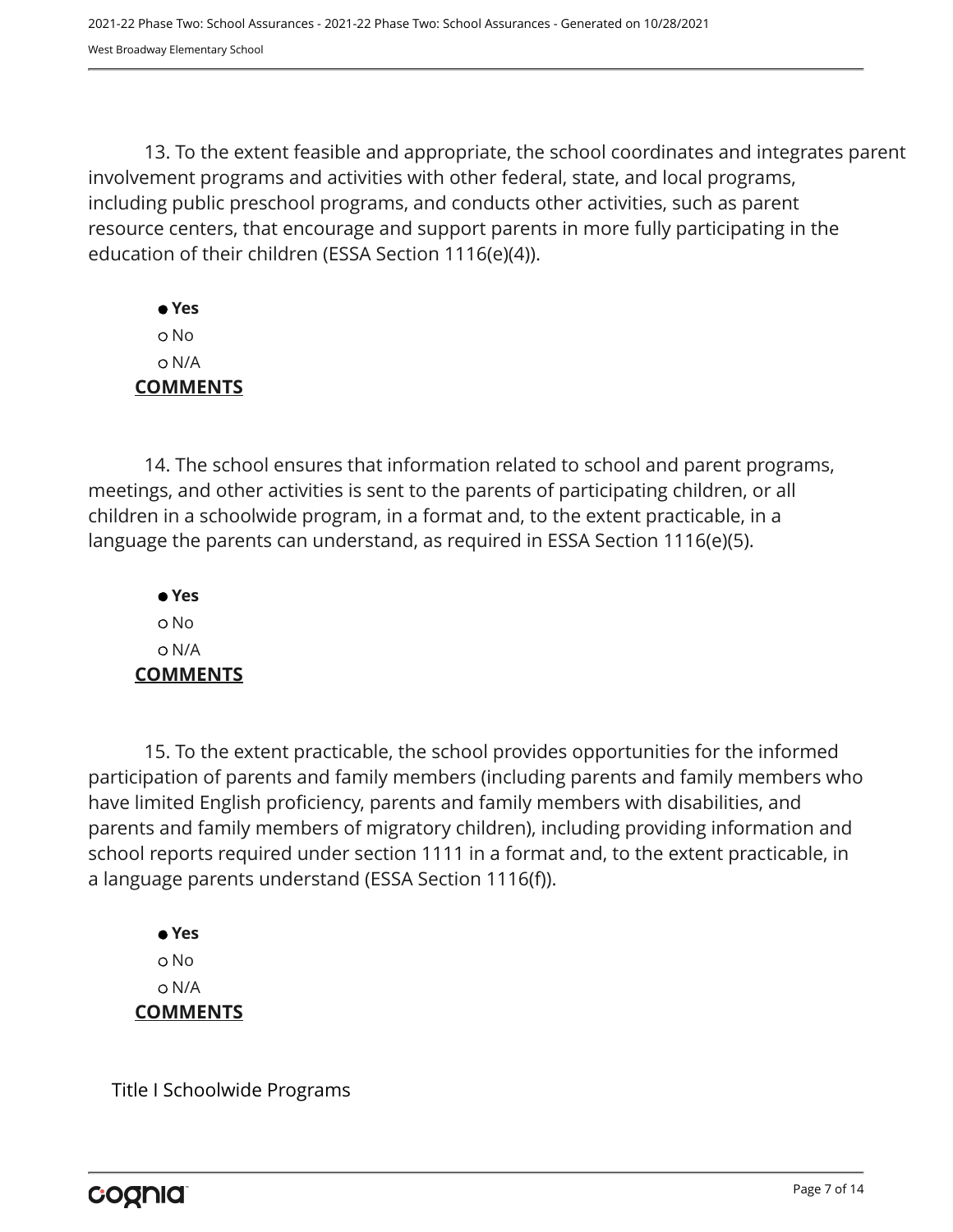16. If the school is implementing a schoolwide program, the school developed a comprehensive plan during a 1-year period or qualifies for an exception under Section 1114(b)(1) of the Every Student Succeeds Act (ESSA).

## **Yes** No N/A **COMMENTS**

17. If the school is implementing a schoolwide program, the school developed a comprehensive plan with the involvement of parents and other members of the community to be served as well as individuals who will carry out such plan (e.g. teachers, administrators, classified staff, etc.) as required by Section 1114(b)(2) of ESSA.

 **Yes** No N/A **COMMENTS**

18. If the school is implementing a schoolwide program, the school developed a comprehensive plan that will remain in effect for the duration of the school's participation under Title I, Part A of ESSA as required by Section 1114(b)(3) of ESSA.

 **Yes** No N/A **COMMENTS**

19. If the school is implementing a schoolwide program, the school developed a comprehensive plan that is available to district leadership, parents, and the public and in an understandable and uniform format as required by Section 1114(b)(4) of ESSA.

 **Yes** o No N/A **COMMENTS**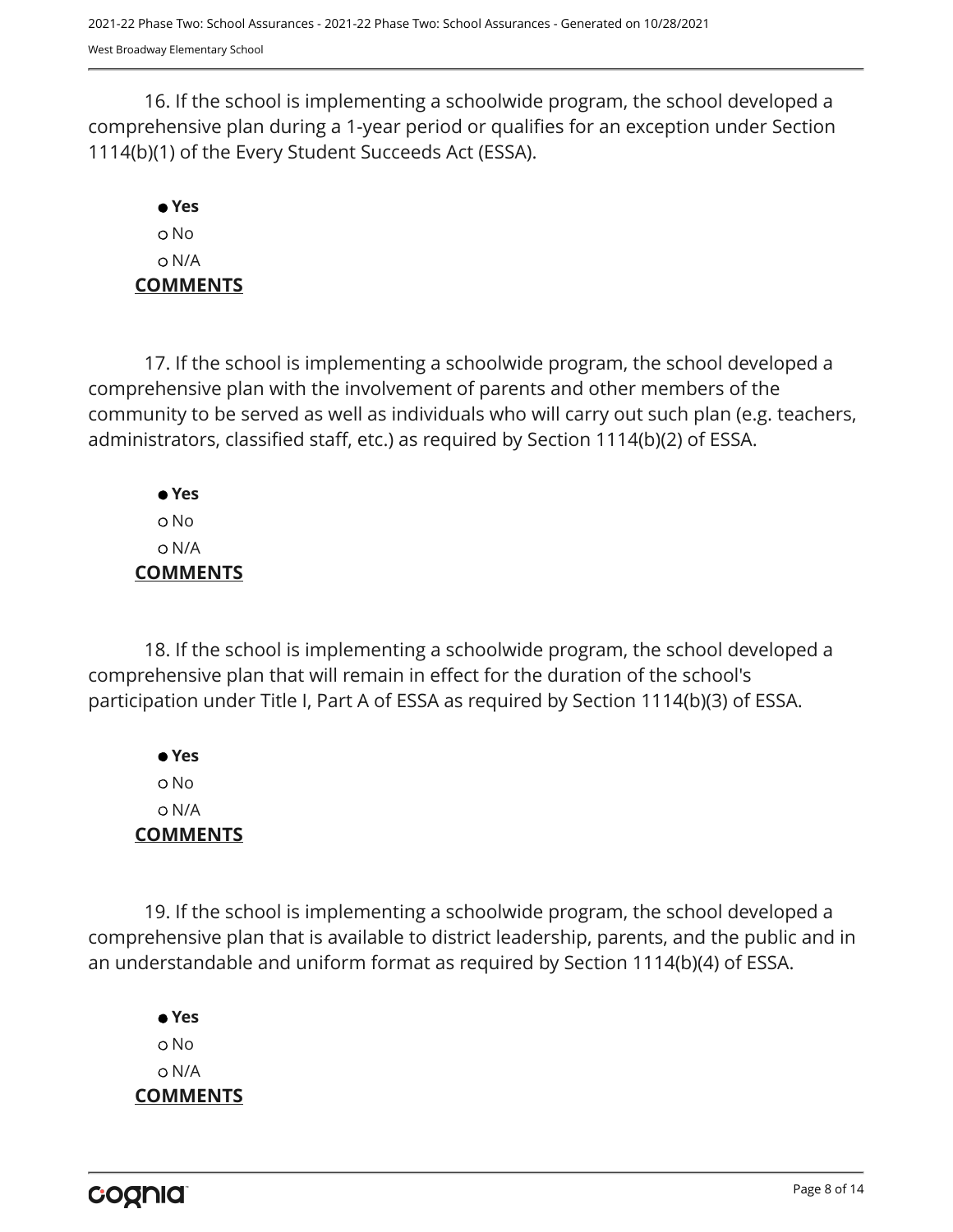20. If the school is implementing a schoolwide program, the school developed a comprehensive plan that, to the extent appropriate and applicable, coordinates with other federal, state, and local programs, including but not limited to the implementation of improvement activities in schools identified for comprehensive or targeted support and improvement, as required by Section 1114(b)(5) of ESSA.

 **Yes** No N/A **COMMENTS**

21. If the school is implementing a schoolwide program, the school developed a comprehensive plan that is based on a comprehensive needs assessment, which included a review of academic achievement data, and includes, among other items, a description of the strategies the school will implement to address school needs as required by Section 1114(b)(6) of ESSA. The comprehensive needs assessment was developed with the participation of individuals who will carry out the schoolwide program plan, and the school documents how it conducted the needs assessment, the results it obtained, and the conclusions it drew from those results, as required by 34 CFR 200.26 (Code of Federal Regulations).

 **Yes** No N/A **COMMENTS**

22. If the school is implementing a schoolwide program, the school developed, pursuant to Section 1114(b)(7), a comprehensive plan that includes a description of the strategies to be implemented to address school needs, including how such strategies: (1) provide opportunities for all children; (2) use methods and instructional strategies that strengthen the academic program in the school, increase learning time, and provide an enriched and accelerated curriculum; and, (3) address the needs of all children through, for example, the following activities: school-based mental health programs; a tiered model to prevent and address behavioral problems; professional development to improve instruction and use of data from academic assessments, and to recruit and retain effective teachers; and/or, strategies for assisting preschool children transition to

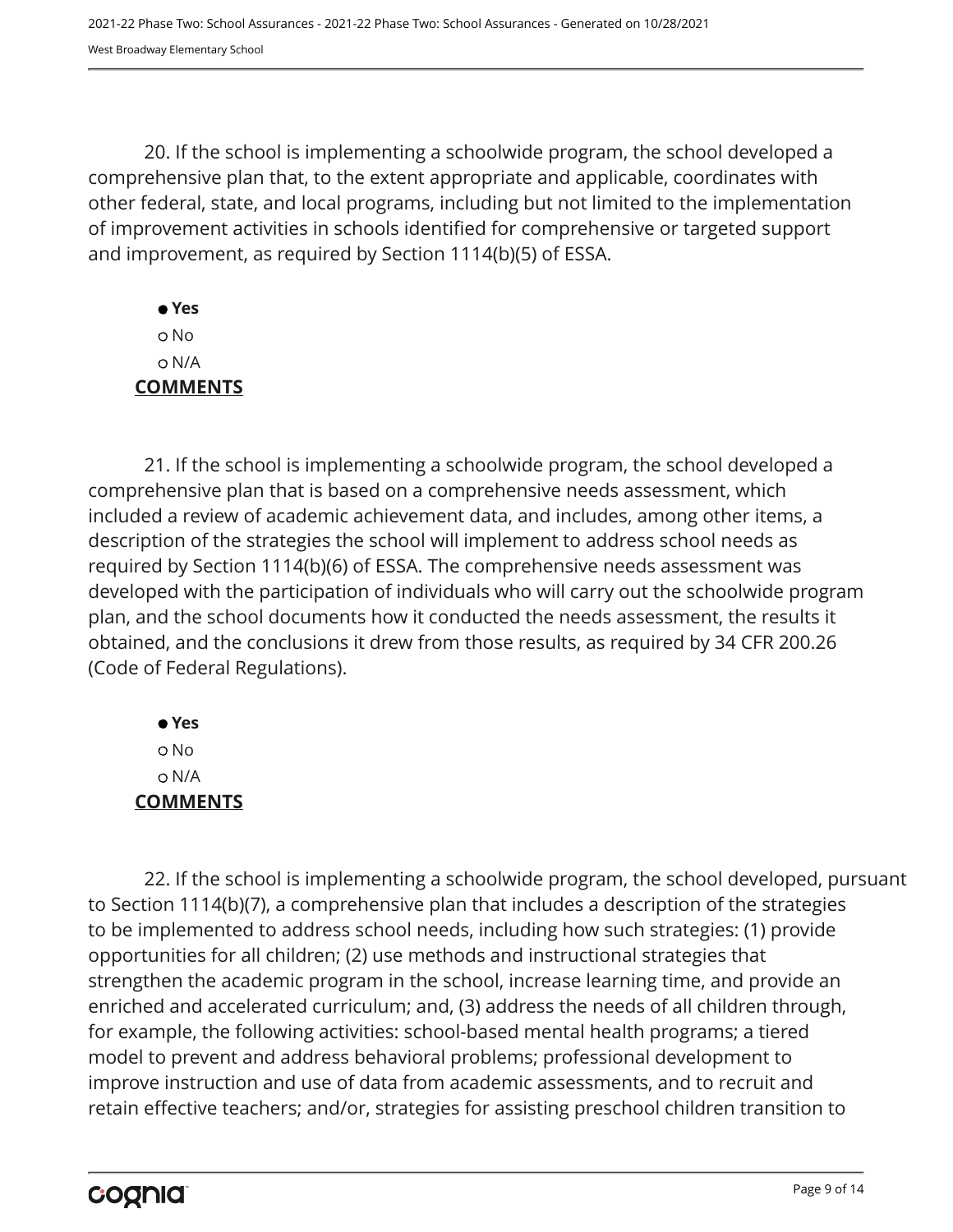local elementary school programs.



23. The school regularly monitors the implementation and results achieved by the schoolwide program, using data from the state's annual assessments and other indicators of academic achievement. The school determines whether the schoolwide program has been effective in increasing the achievement of students in meeting the challenging state academic standards, particularly for those students who had been furthest from achieving the standards. The school revises the plan as necessary based on student needs and on the results of the regular monitoring, to ensure continuous improvement of students in the schoolwide program and to ensure that all students are provided opportunities to meet the challenging state academic standards, as required by Section 1114 (b)(3) of ESSA and 34 CFR 200.26.

 **Yes** o No N/A **COMMENTS**

Title I Targeted Assistance School Programs

24. If the school is implementing a targeted assistance school program, participating students are identified in accordance with Section 1115(c) and on the basis of multiple, educationally related, objective criteria.

 Yes o No  **N/A COMMENTS**

25. If the school is implementing a targeted assistance school program, the school serves participating students using resources under Title I, Part of ESSA to meet challenging state academic standards as required by Section 1115(b)(2)(A) of ESSA.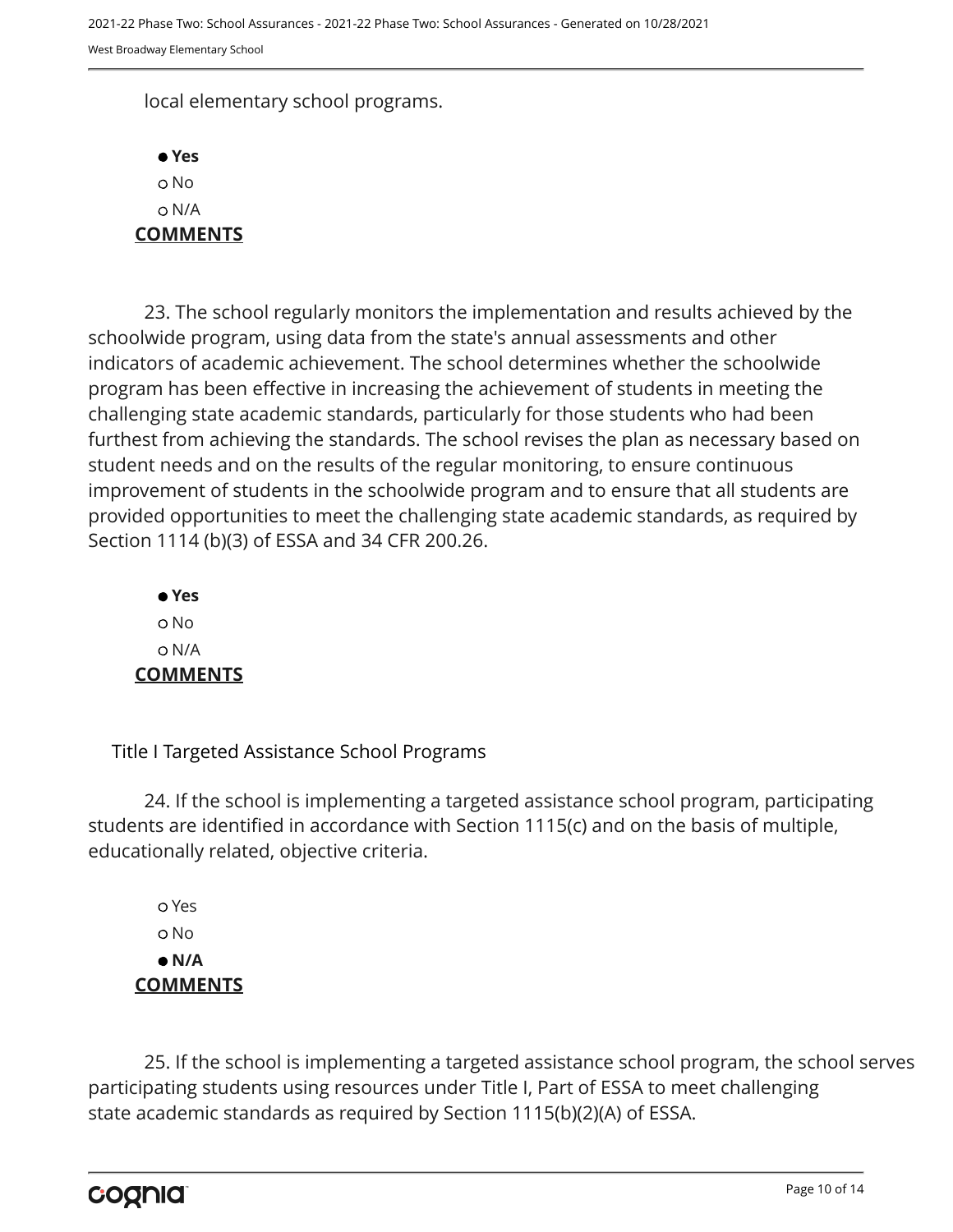Yes No  **N/A COMMENTS**

26. If the school is implementing a targeted assistance school program, the school serves, pursuant to Section 1115(b)(2)(B) of ESSA, participating students using methods and instructional strategies to strengthen the academic program of the school, which may include, for example, expanded learning time, summer programs, and/or a tiered model to prevent and address behavioral problems.

 Yes o No  **N/A COMMENTS**

27. If the school is implementing a targeted assistance school program, the school serves participating students by coordinating with and supporting the regular educational program as required by Section 1115(b)(2)(C) of ESSA.

 Yes No  **N/A COMMENTS**

28. If the school is implementing a targeted assistance school program, the school serves participating students by providing professional development to, for example, teachers, administrators, classified staff, and/or other school personnel who work with participating students as required by Section 1115(b)(2)(D) of ESSA.

 Yes o No  **N/A COMMENTS**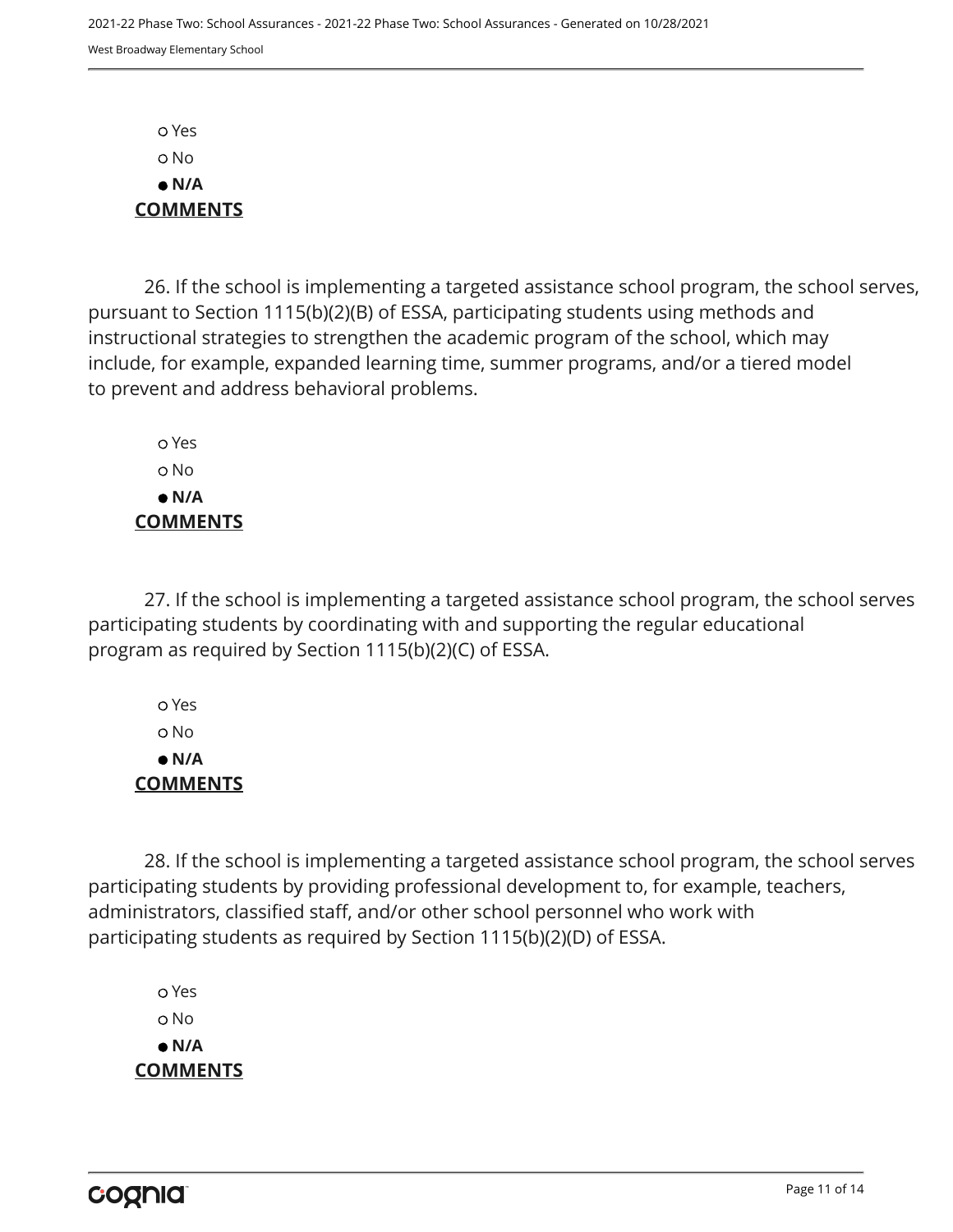29. If the school is implementing a targeted assistance school program, the school serves, pursuant to Section 1115(b)(2)(E) of ESSA, participating students by implementing strategies to increase the involvement of parents of participating students in accordance with Section 1116 of ESSA.

 Yes o No  **N/A COMMENTS**

30. If the school is implementing a targeted assistance school program, the school serves participating students, to the extent appropriate and applicable, by coordinating with other federal, state, and local programs, including but not limited to the implementation of improvement activities in schools identified for comprehensive or targeted support and improvement, as required by Section 1115(b)(2)(F) of ESSA.

 Yes No  **N/A COMMENTS**

31. If the school is implementing a targeted assistance school program, the school serves participating students by reviewing the progress of participating students on an ongoing basis and revising the targeted assistance program, if necessary, to provide additional assistance to meet challenging state academic standards as required by Section 1115(b) (2)(G) of ESSA.

 Yes No  **N/A COMMENTS**

Schools Identified for Targeted Support and Improvement

32. If identified for targeted support and improvement, including additional targeted support and improvement, pursuant to Section 1111(d)(2) of ESSA, the school developed and implemented a plan to improve student outcomes that, among other items, was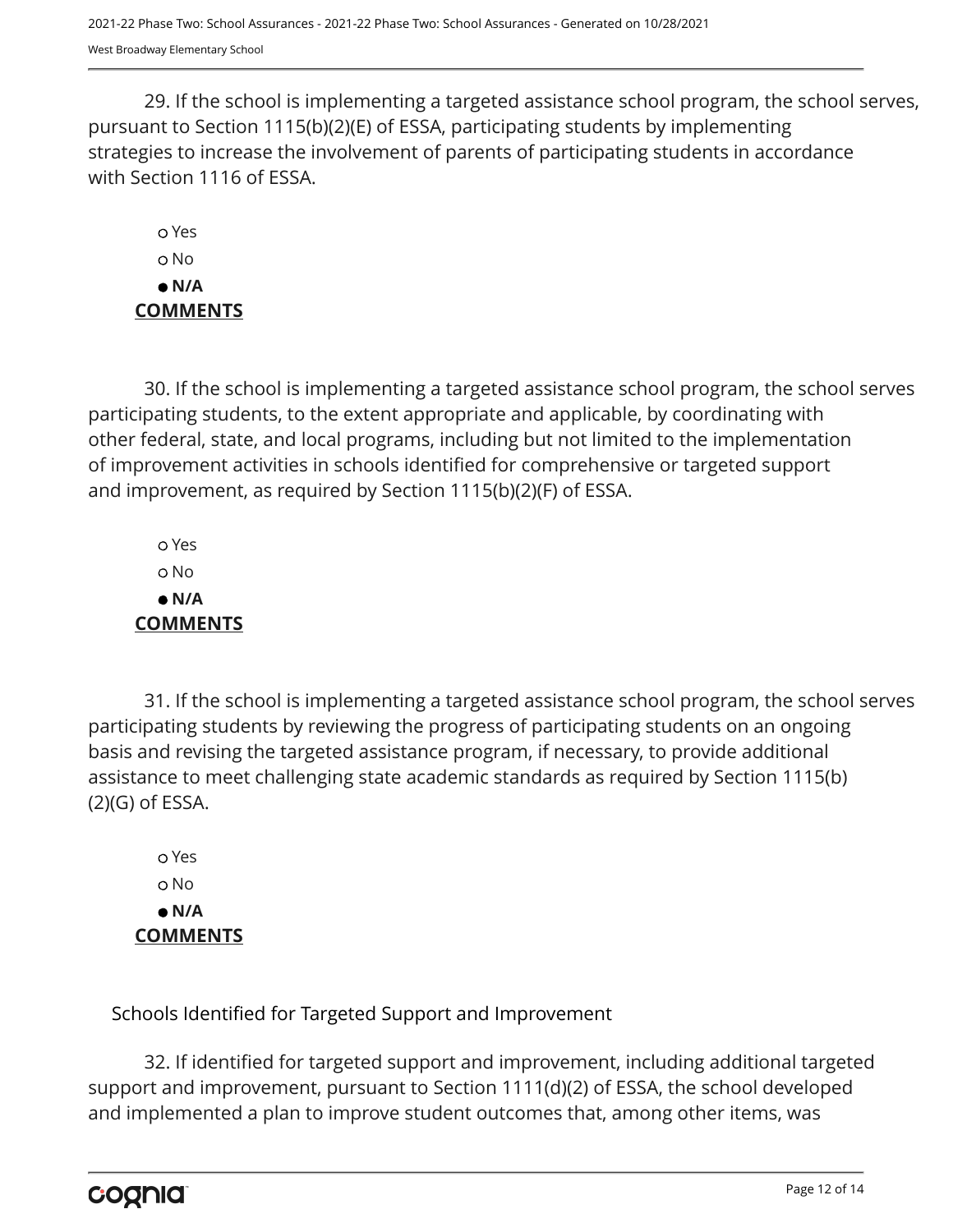informed by all indicators, including student performance against long-term goals; included evidence-based interventions; and, approved by local leadership. For reference, "evidence-based" is defined in ESSA Section 8101(21).

 Yes o No  **N/A COMMENTS**

33. If identified for additional targeted support and improvement pursuant to Section 1111(d)(2)(C), the school developed and implemented a plan to improve student outcomes that also identified resource inequities to be addressed through implementation of such plan.

 Yes No  **N/A COMMENTS**